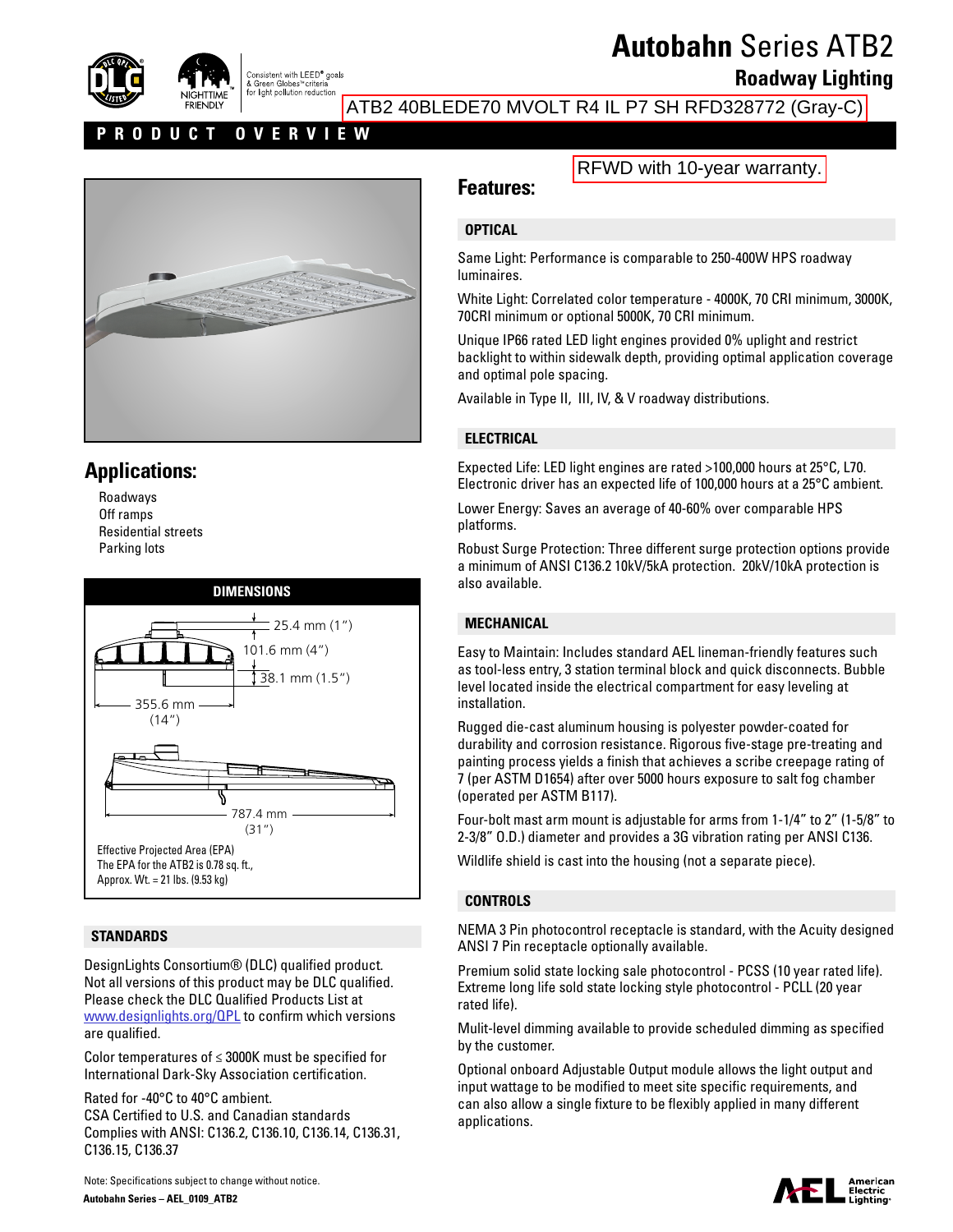## **Autobahn** Series ATB2 **Roadway Lighting**

### **ORDERING INFORMATION**

| ATB <sub>2</sub>         | 60BLEDE70 |                          | <b>MVOLT</b> |                             | R4             |            |  |
|--------------------------|-----------|--------------------------|--------------|-----------------------------|----------------|------------|--|
| <b>Series</b>            |           | Performance Packages     |              | Voltage                     |                | Optics     |  |
|                          |           |                          |              |                             |                |            |  |
| <b>ATB2 Autobahn LED</b> | 40BLEDE70 | 40B Chips, 700mA Driver  | <b>MVOLT</b> | <b>Multi-volt, 120-277V</b> | R <sub>2</sub> | Roadway Ty |  |
| Roadway                  | 40BLEDE10 | 40B Chips, 1050mA Driver | 347          | 347V                        | R3             | Roadway Ty |  |
|                          | 40BLEDE13 | 40B Chips, 1300mA Driver | 480          | 480V                        | <b>R4</b>      | Roadway Ty |  |
|                          | 40BLEDE15 | 40B Chips, 1500mA Driver |              |                             | R5             | Roadway Ty |  |
|                          | 60BLEDE70 | 60B Chips, 700mA Driver  |              |                             |                |            |  |
|                          | 60BLEDE85 | 60B Chips, 850mA Driver  |              |                             |                |            |  |
|                          | 60BLEDE10 | 60B Chips, 1050mA Driver |              |                             |                |            |  |
|                          | 60BLEDE13 | 60B Chips, 1300mA Driver |              |                             |                |            |  |
|                          | 60BLEDE15 | 60B Chips, 1500mA Driver |              |                             |                |            |  |
|                          | 80BLEDE70 | 80B Chips, 700mA Driver  |              |                             |                |            |  |
|                          | 80BLEDE85 | 80B Chips, 850mA Driver  |              |                             |                |            |  |
|                          | 80BLEDE10 | 80B Chips, 1050mA Driver |              |                             |                |            |  |
|                          | 80BLEDE12 | 80B Chips, 1200mA Driver |              |                             |                |            |  |
|                          | 80BLEDE15 | 80B Chips, 1500mA Driver |              |                             |                |            |  |

# **Example:** ATB2 40LEDE70 MVOLT R2



IL - P7- SH - RFD328772 - "CT4/4K" Label - Gray - 10 Year Warranty

|                                                                        |                                                                                                      |                                                         | Options                                                                                                     |              |                                                                                                                                                                                                                                                                   |
|------------------------------------------------------------------------|------------------------------------------------------------------------------------------------------|---------------------------------------------------------|-------------------------------------------------------------------------------------------------------------|--------------|-------------------------------------------------------------------------------------------------------------------------------------------------------------------------------------------------------------------------------------------------------------------|
|                                                                        | <b>Color Temperature (CCT)</b>                                                                       | Misc. (continued)                                       |                                                                                                             |              | Accessories (field installed):                                                                                                                                                                                                                                    |
| (Blank)<br>3К                                                          | 4000K CCT, 70 CRI Min.<br>3000K CCT, 70 CRI Min.                                                     | UMR-XX                                                  | 8" Horizontal Arm for Round<br>Pole, Painted to match Fixture                                               | ATB2HS40     | Light Trespass Shield LEM 40<br>House Side                                                                                                                                                                                                                        |
| <b>5K</b>                                                              | 5000K CCT, 70 CRI Min.                                                                               | UMS-XX                                                  | 8" Horizontal Arm for Square<br>Pole, Painted to match Fixture                                              | ATB2SS40     | Light Trespass Shield LEM 40<br><b>Street Side</b>                                                                                                                                                                                                                |
| <b>Paint</b><br>(Blank)                                                | <b>Gray (Standard)</b>                                                                               |                                                         | <b>UMR-GALV</b> 8" Horizontal Arm for Round<br>Pole, Galvanized                                             | ATB2HS60     | Light Trespass Shield LEM 60<br>House Side                                                                                                                                                                                                                        |
| BK<br><b>BZ</b>                                                        | Black<br><b>Bronze</b>                                                                               | UMS-GALV                                                | 8" Horizontal Arm for Square<br>Pole, Galvanized                                                            | ATB2SS60     | Light Trespass Shield LEM 60<br>Street Side                                                                                                                                                                                                                       |
| <b>DDB</b><br>GI                                                       | Dark Bronze<br>Graphite                                                                              | Controls                                                |                                                                                                             | ATB2HS80     | Light Trespass Shield LEM 80<br>House Side                                                                                                                                                                                                                        |
| <b>WH</b>                                                              | White                                                                                                | (Blank)                                                 | 3 Pin NEMA Photocontrol<br>Receptacle (Standard)                                                            | ATB2SS80     | Light Trespass Shield LEM 80<br><b>Street Side</b>                                                                                                                                                                                                                |
| <b>Surge Protection</b><br>(Blank)                                     | Standard 10kV/5kA SPD                                                                                | $P7^2$                                                  | 7 Pin Photocontrol Receptacle<br>(Dimmable Driver Included)                                                 |              |                                                                                                                                                                                                                                                                   |
| 20<br>MP <sup>1</sup><br>$\mathbf{L}^1$                                | 20kV/10KA SPD<br><b>MOV Pack</b><br><b>SPD with Indicator Light</b>                                  | <b>NR</b><br>AD <sup>2</sup>                            | No Photocontrol Receptacle<br>Field Adjustable Output                                                       |              |                                                                                                                                                                                                                                                                   |
| <b>Terminal Block</b>                                                  |                                                                                                      | DM                                                      | 0V-10V Dimmable Driver<br>(Controls by others)                                                              |              |                                                                                                                                                                                                                                                                   |
| (Blank)<br>T <sub>2</sub>                                              | <b>Terminal Block (Standard)</b><br>Wired to L1 & L2 Positions                                       | ML <sup>3,4</sup><br><b>PCSS1</b>                       | <b>Multi-Level Dimming</b><br>Solid State Lighting<br>Photocontrol (120-277V)                               | <b>Notes</b> | 1. Not available in 347 or 480V.                                                                                                                                                                                                                                  |
| Misc.<br><b>BL</b><br><b>HS</b><br><b>NL</b><br><b>XL</b><br><b>HK</b> | <b>External Bubble Level</b><br>House-Side Shield<br>Nema Label<br>Not CSA Certified<br>Hingekeepers | <b>PCLL</b><br><b>SH</b><br>Packaging<br>(Blank)<br>JP. | Solid State Long Life Photocontrol<br><b>Shorting Cap</b><br>Single Unit (Standard)<br>Job Pack (24/Pallet) |              | 2. Not available with DM or ML options.<br>3. Not available with AO, DM or P7 options.<br>4. Dimming schedule and light level information<br>required from the customer in order to<br>configure product. Contact Infrastructure<br>Technical Support to proceed. |



**Warranty** Five-year limited warranty. Complete warranty terms located at: [www.acuitybrands.com/resources/terms-and-conditions](http://www.acuitybrands.com/resources/terms-and-conditions)

Actual performance may differ as a result of end-user environment and application. All values are design or typical values, measured under laboratory conditions at 25 °C. Specifications subject to change without notice.

*Please contact your sales representative for the latest product information.*